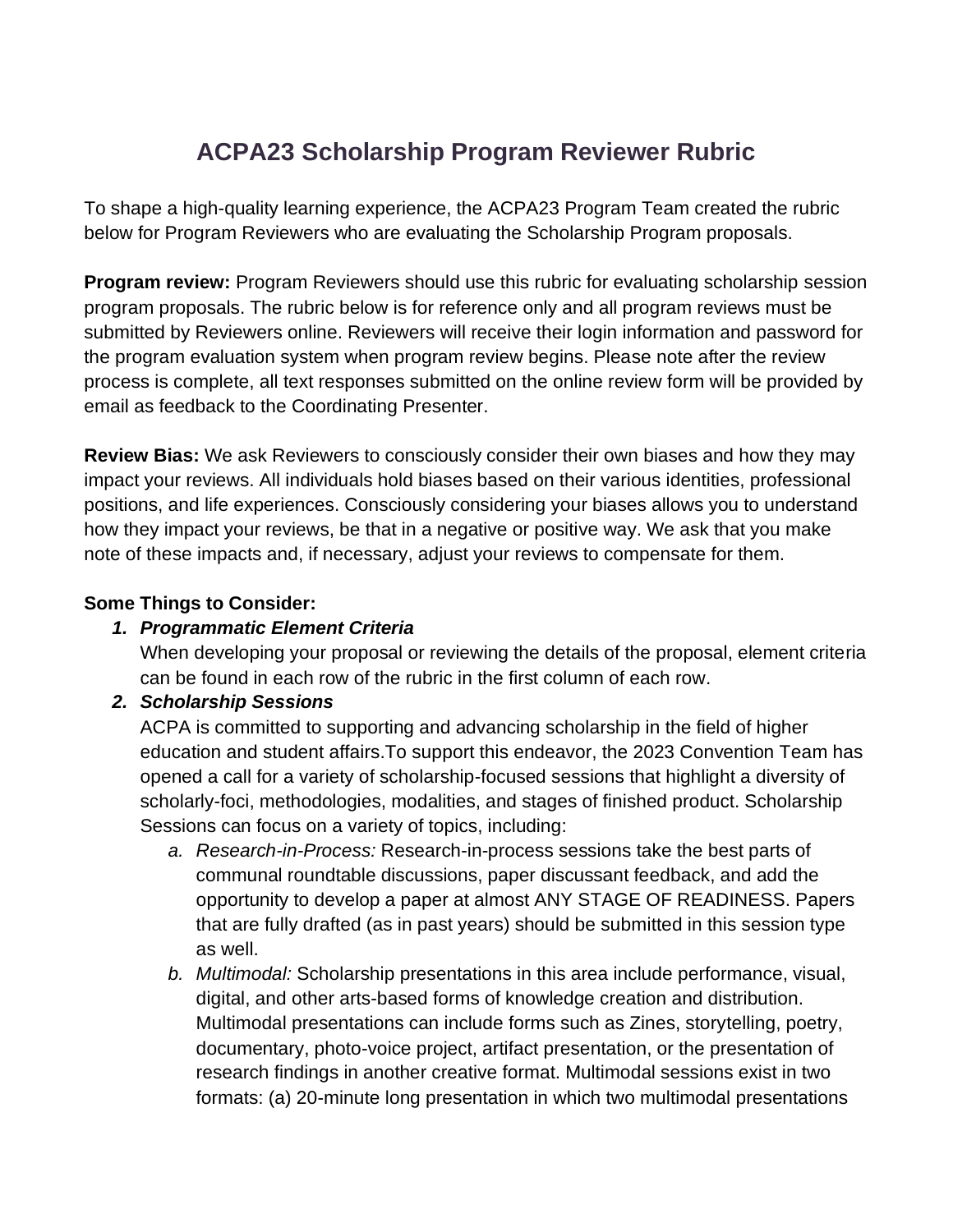are assigned to one session block, with time for audience feedback (60 minute session in total); (b) 40 minute-long presentation in which one multimodal presentation is assigned to a session block, with time for audience feedback; (c) poster-style.

- *c. Methods Workshop:* Methods workshops allow members to present a project that uses compelling research methods and teach others how to apply this method to their own work. Presentations in this format should be considered continuing professional development allowing members to build self-efficacy and capacity around creating scholarship and assessment tools to bring back to their campuses.
- *d. Research Posters & Practice Posters:* Posters on display during scheduled times of ACPA23 with presentation times facilitated by the authors.

#### *3. Stage of Readiness*

Scholarly works in the Research-in-Process sessions do not need to be, but may be, fully completed by Convention time. Therefore, submissions should not be penalized if they do not have fully fleshed out findings, for example. They should, however, exist at a level of readiness where a significant presentation can be given and meaningful discussions can occur within the Convention space (i.e., beyond data collection). Research-in-Process presenters will be required to submit their scholarship at least 3 weeks before the start of the Convention.

Please contact [conventionprograms@acpa.nche.edu](mailto:conventionprograms@acpa.nche.edu) with any questions about the educational session program proposal or review process, or the Program Reviewer Rubric below.